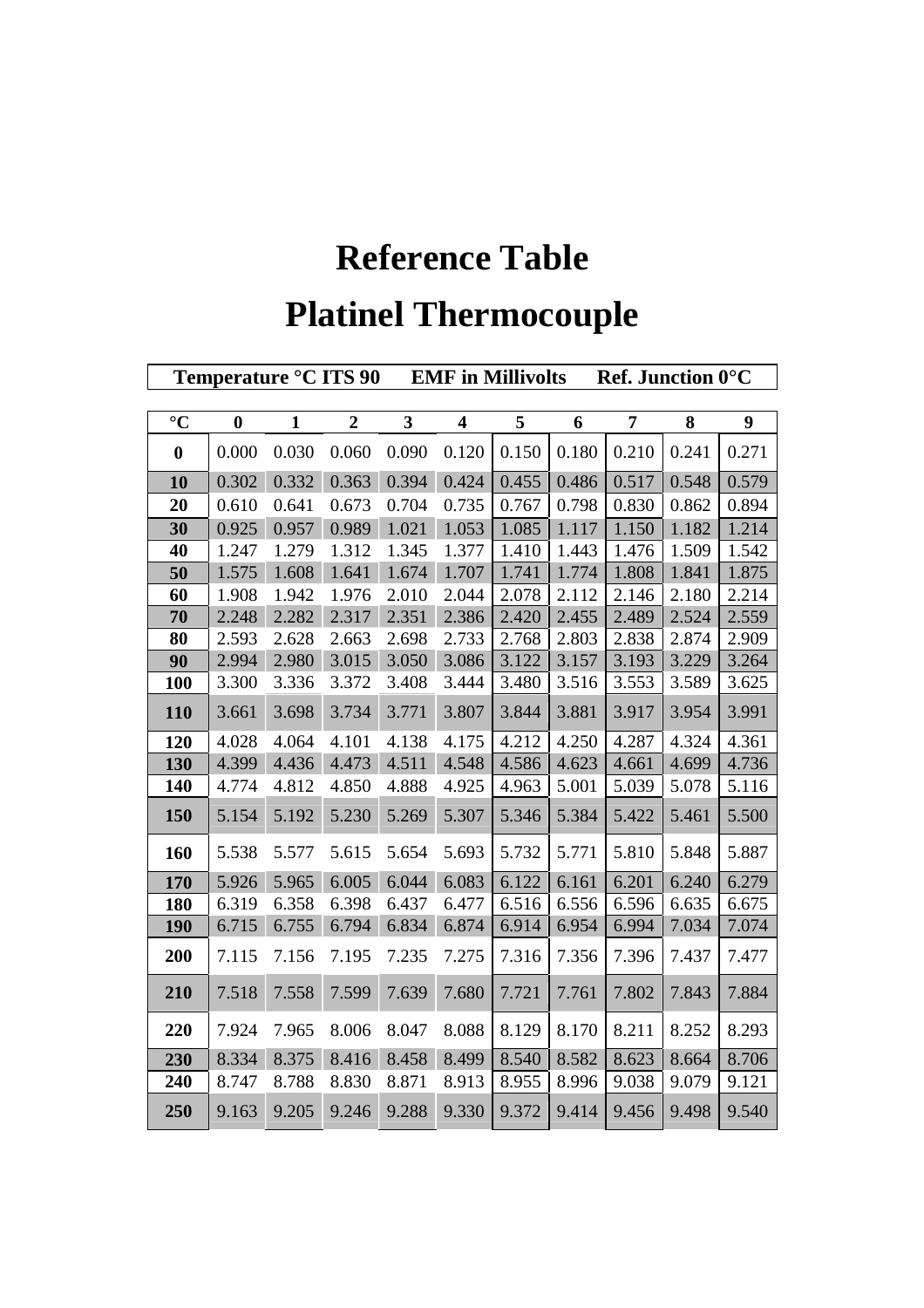| 260 | 9.581  | 9.623                                                                 | 9.666  | 9.708                | 9.750  | 9.792  | 9.834                | 9.876  | 9.918         | 9.961                                                                 |
|-----|--------|-----------------------------------------------------------------------|--------|----------------------|--------|--------|----------------------|--------|---------------|-----------------------------------------------------------------------|
| 270 |        | 10.003 10.045 10.087 10.130 10.172 10.214 10.257 10.299 10.342        |        |                      |        |        |                      |        |               | 10.384                                                                |
| 280 |        | 10.427 10.469 10.512 10.554 10.597 10.639 10.682 10.725               |        |                      |        |        |                      |        |               | 10.767 10.810                                                         |
| 290 |        | 10.853 10.896 10.938 10.981 11.024 11.067 11.110 11.153 11.196 11.238 |        |                      |        |        |                      |        |               |                                                                       |
| 300 |        | 11.281 11.324 11.367 11.410 11.453 11.497 11.540 11.583 11.626 11.669 |        |                      |        |        |                      |        |               |                                                                       |
| 310 |        | 11.712 11.755 11.799 11.842 11.885 11.928 11.972 12.015 12.058 12.102 |        |                      |        |        |                      |        |               |                                                                       |
| 320 |        | 12.145 12.188 12.232 12.275 12.319 12.362 12.405 12.449 12.492        |        |                      |        |        |                      |        |               | 12.536                                                                |
| 330 |        | 12.580 12.623 12.667 12.710 12.754 12.798 12.841 12.885 12.929 12.972 |        |                      |        |        |                      |        |               |                                                                       |
| 340 |        | 13.016 13.060 13.104 13.147 13.191 13.235 13.279 13.323               |        |                      |        |        |                      |        |               | 13.366 13.410                                                         |
| 350 |        | 13.454 13.498 13.542 13.586 13.630 13.674 13.718 13.762               |        |                      |        |        |                      |        |               | 13.806 13.850                                                         |
| 360 |        | 13.894 13.938 13.982 14.026 14.070 14.114 14.159 14.203               |        |                      |        |        |                      |        | 14.247        | 14.291                                                                |
| 370 |        | 14.335 14.379 14.424 14.468 14.512 14.556 14.601 14.645 14.689 14.733 |        |                      |        |        |                      |        |               |                                                                       |
| 380 |        | 14.778 14.822 14.866 14.911 14.955 15.000 15.044 15.088 15.133 15.177 |        |                      |        |        |                      |        |               |                                                                       |
| 390 |        | 15.222 15.266 15.311 15.355 15.400 15.444 15.489 15.533 15.578 15.622 |        |                      |        |        |                      |        |               |                                                                       |
| 400 |        | 15.667 15.711 15.756 15.800 15.845 15.890 15.934 15.979               |        |                      |        |        |                      |        | 16.023 16.068 |                                                                       |
| 410 |        | 16.113 16.157                                                         |        | 16.202 16.247 16.291 |        |        | 16.336 16.381        | 16.425 | 16.470        | 16.515                                                                |
| 420 |        | 16.560 16.604 16.649 16.694 16.739 16.784 16.828 16.873               |        |                      |        |        |                      |        | 16.918        | 16.963                                                                |
| 430 |        | 17.008 17.052 17.097 17.142 17.187 17.232 17.277                      |        |                      |        |        |                      | 17.321 |               | 17.366 17.411                                                         |
| 440 |        | 17.456 17.501 17.546 17.591 17.636 17.681 17.726 17.771               |        |                      |        |        |                      |        |               | 17.816 17.860                                                         |
| 450 |        | 17.905 17.950 17.995 18.040 18.085 18.130 18.175                      |        |                      |        |        |                      | 18.220 | 18.265        | 18.310                                                                |
| 460 |        | 18.355 18.400 18.445 18.490 18.535 18.580 18.625 18.670               |        |                      |        |        |                      |        | 18.715        | 18.760                                                                |
| 470 |        | 18.806 18.851 18.896 18.941 18.986 19.031 19.076 19.121               |        |                      |        |        |                      |        |               | 19.166 19.211                                                         |
| 480 |        | 19.256 19.301 19.346 19.391 19.437                                    |        |                      |        | 19.482 | 19.527               | 19.572 | 19.617        | 19.662                                                                |
| 490 | 19.707 | 19.752                                                                | 19.797 | 19.843               | 19.888 |        | 19.933 19.978 20.023 |        | 20.068        | 20.113                                                                |
| 500 |        | 20.158 20.204 20.249 20.294 20.339 20.384 20.429 20.474 20.519 20.565 |        |                      |        |        |                      |        |               |                                                                       |
| 510 |        |                                                                       |        |                      |        |        |                      |        |               | 20.610 20.655 20.700 20.745 20.790 20.835 20.880 20.926 20.971 21.016 |
| 520 |        |                                                                       |        |                      |        |        |                      |        |               | 21.061 21.106 21.151 21.196 21.242 21.287 21.332 21.377 21.422 21.467 |
| 530 |        |                                                                       |        |                      |        |        |                      |        |               | 21.512 21.557 21.603 21.648 21.693 21.738 21.783 21.828 21.873 21.918 |
| 540 |        | 21.963 22.009 22.054 22.099 22.144 22.189 22.234 22.279 22.324 22.369 |        |                      |        |        |                      |        |               |                                                                       |
| 550 |        |                                                                       |        |                      |        |        |                      |        |               | 22.414 22.459 22.504 22.550 22.595 22.640 22.685 22.730 22.775 22.820 |
| 560 |        | 22.865 22.910 22.955 23.000 23.045 23.090 23.135 23.180 23.225 23.270 |        |                      |        |        |                      |        |               |                                                                       |
| 570 |        | 23.315 23.360 23.405 23.450 23.495 23.540 23.585 23.630 23.675 23.720 |        |                      |        |        |                      |        |               |                                                                       |
| 580 |        | 23.765 23.810 23.855 23.900 23.945 23.990 24.035 24.080 24.125 24.169 |        |                      |        |        |                      |        |               |                                                                       |
| 590 |        |                                                                       |        |                      |        |        |                      |        |               | 24.214 24.259 24.304 24.349 24.394 24.439 24.484 24.528 24.573 24.618 |
| 600 |        | 24.663 24.708 24.753 24.797 24.842 24.887 24.932 24.977 25.021        |        |                      |        |        |                      |        |               | 25.066                                                                |
| 610 |        |                                                                       |        |                      |        |        |                      |        |               | 25.111 25.156 25.201 25.245 25.290 25.335 25.379 25.424 25.469 25.514 |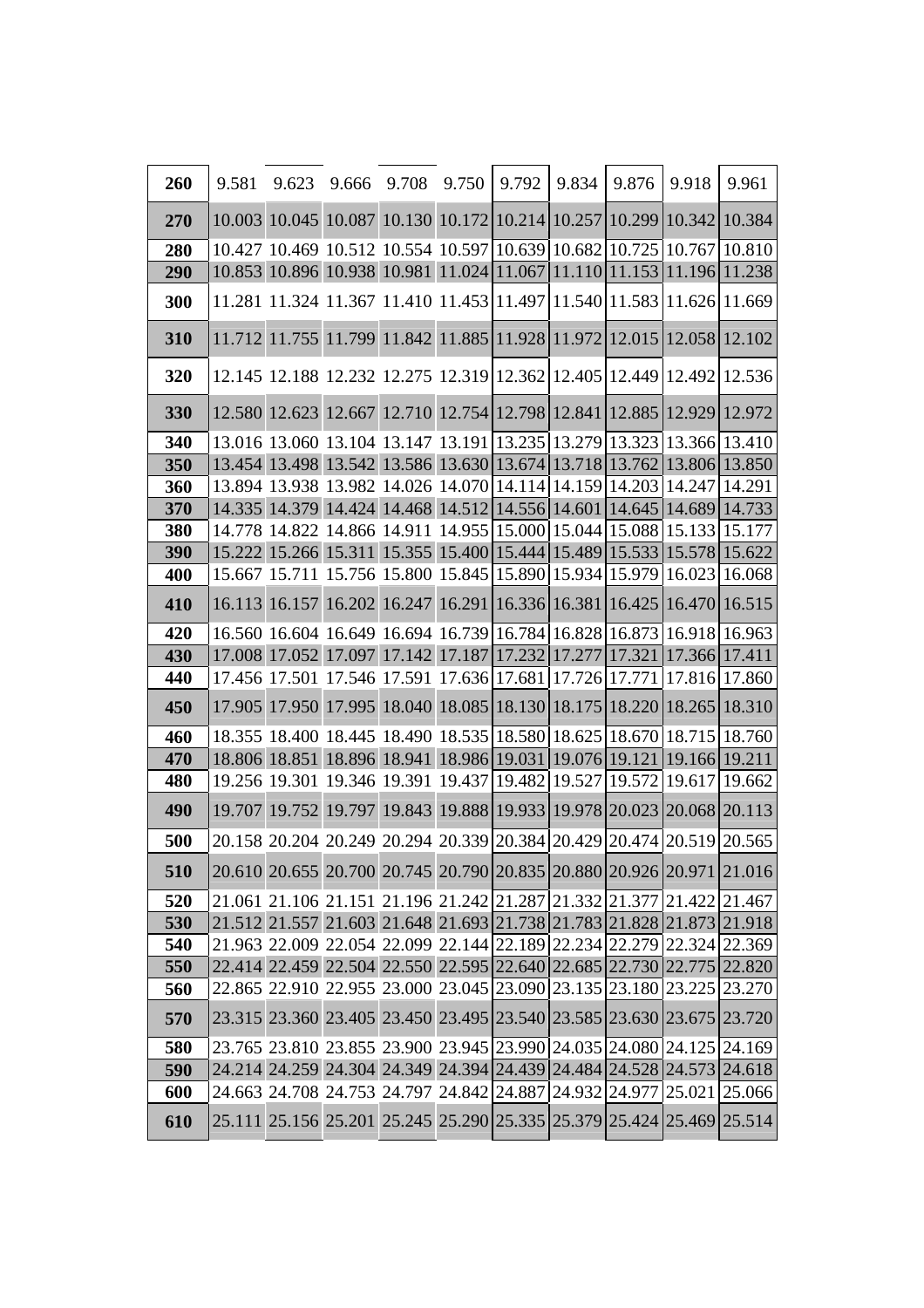| 620 |                                                                       |  |  |  | 25.558 25.603 25.648 25.692 25.737 25.782 25.826 25.871 25.915 25.960 |
|-----|-----------------------------------------------------------------------|--|--|--|-----------------------------------------------------------------------|
| 630 |                                                                       |  |  |  | 26.005 26.049 26.094 26.138 26.183 26.228 26.272 26.317 26.361 26.406 |
| 640 | 26.450 26.495 26.539 26.584 26.628 26.673 26.717 26.762 26.806 26.850 |  |  |  |                                                                       |
| 650 | 26.895 26.939 26.984 27.028 27.072 27.117 27.161 27.205 27.250        |  |  |  | 27.294                                                                |
| 660 | 27.338 27.383 27.427 27.471 27.515 27.560 27.604 27.648 27.692 27.737 |  |  |  |                                                                       |
| 670 | 27.781 27.825 27.869 27.913 27.957 28.002 28.046 28.090 28.134 28.178 |  |  |  |                                                                       |
| 680 | 28.222 28.266 28.310 28.354 28.398 28.442 28.486 28.530 28.574 28.618 |  |  |  |                                                                       |
| 690 | 28.662 28.706 28.750 28.794 28.838 28.882 28.925 28.969 29.013        |  |  |  | 29.057                                                                |
| 700 | 29.101 29.145 29.188 29.232 29.276 29.320 29.363 29.407 29.451        |  |  |  | 29.494                                                                |
| 710 | 29.538 29.582 29.625 29.669 29.713 29.756 29.800 29.843 29.887        |  |  |  | 29.930                                                                |
| 720 | 29.974 30.017 30.061 30.104 30.148 30.191 30.235 30.278 30.322 30.365 |  |  |  |                                                                       |
| 730 | 30.408 30.452 30.495 30.538 30.582 30.625 30.668 30.711 30.755 30.798 |  |  |  |                                                                       |
| 740 | 30.841 30.884 30.928 30.971 31.014 31.057 31.100 31.143 31.186 31.229 |  |  |  |                                                                       |
| 750 | 31.272 31.315 31.358 31.401 31.444 31.487 31.530 31.573 31.616 31.659 |  |  |  |                                                                       |
| 760 |                                                                       |  |  |  | 31.702 31.745 31.788 31.831 31.874 31.916 31.959 32.002 32.045 32.088 |
| 770 | 32.130 32.173 32.216 32.259 32.301 32.344 32.387 32.429 32.472 32.514 |  |  |  |                                                                       |
| 780 | 32.557 32.600 32.642 32.685 32.727 32.770 32.812 32.855 32.897 32.940 |  |  |  |                                                                       |
| 790 | 32.982 32.025 33.067 33.110 33.152 33.195 33.237 33.279 33.322        |  |  |  | 33.364                                                                |
| 800 | 33.406 33.449 33.491 33.533 33.575 33.618 33.660 33.702 33.744 33.786 |  |  |  |                                                                       |
| 810 | 33.828 33.871 33.913 33.955 33.997 34.039 34.081 34.123 34.165 34.207 |  |  |  |                                                                       |
| 820 |                                                                       |  |  |  | 34.249 34.291 34.333 34.375 34.417 34.459 34.501 34.543 34.585 34.626 |
| 830 |                                                                       |  |  |  | 34.668 34.710 34.752 34.794 34.836 34.877 34.919 34.961 35.002 35.044 |
| 840 | 35.086 35.127 35.169 35.211 35.252 35.294 35.336 35.377 35.419 35.460 |  |  |  |                                                                       |
| 850 | 35.502 35.543 35.585 35.626 35.668 35.709 35.750 35.792 35.833 35.875 |  |  |  |                                                                       |
| 860 |                                                                       |  |  |  | 35.916 35.957 35.999 36.040 36.081 36.122 36.164 36.205 36.246 36.287 |
| 870 | 36.328 36.370 36.411 36.452 36.493 36.534 36.575 36.616 36.657 36.698 |  |  |  |                                                                       |
| 880 | 36.739 36.780 36.821 36.862 36.903 36.944 36.985 37.026 37.067 37.108 |  |  |  |                                                                       |
| 890 |                                                                       |  |  |  | 37.148 37.189 37.230 37.271 37.312 37.352 37.393 37.434 37.474 37.515 |
| 900 | 37.556 37.596 37.637 37.678 37.718 37.759 37.799 37.840 37.880 37.921 |  |  |  |                                                                       |
| 910 | 37.961 38.002 38.042 38.083 38.123 38.163 38.204 38.244 38.284        |  |  |  | 38.325                                                                |
| 920 | 38.365 38.405 38.446 38.486 38.526 38.566 38.606 38.647 38.687 38.727 |  |  |  |                                                                       |
| 930 | 38.767 38.807 38.847 38.887 38.927 38.967 39.007 39.047 39.087        |  |  |  | 39.127                                                                |
| 940 | 39.167 39.207 39.247 39.287 39.327 39.267 39.406 39.446 39.486 39.526 |  |  |  |                                                                       |
| 950 | 39.565 39.605 39.645 39.685 39.724 39.764 39.804 39.843 39.883 39.922 |  |  |  |                                                                       |
| 960 | 39.962 40.001 40.041 40.080 40.120 40.159 40.199 40.238 40.278        |  |  |  | 40.317                                                                |
| 970 | 40.356 40.396 40.435 40.474 40.514 40.553 40.592 40.631 40.671        |  |  |  | 40.710                                                                |
| 980 |                                                                       |  |  |  | 40.749 40.788 40.827 40.866 40.906 40.945 40.984 41.023 41.062 41.101 |
| 990 |                                                                       |  |  |  | 41.140 41.179 41.218 41.257 41.295 41.334 41.373 41.412 41.451 41.490 |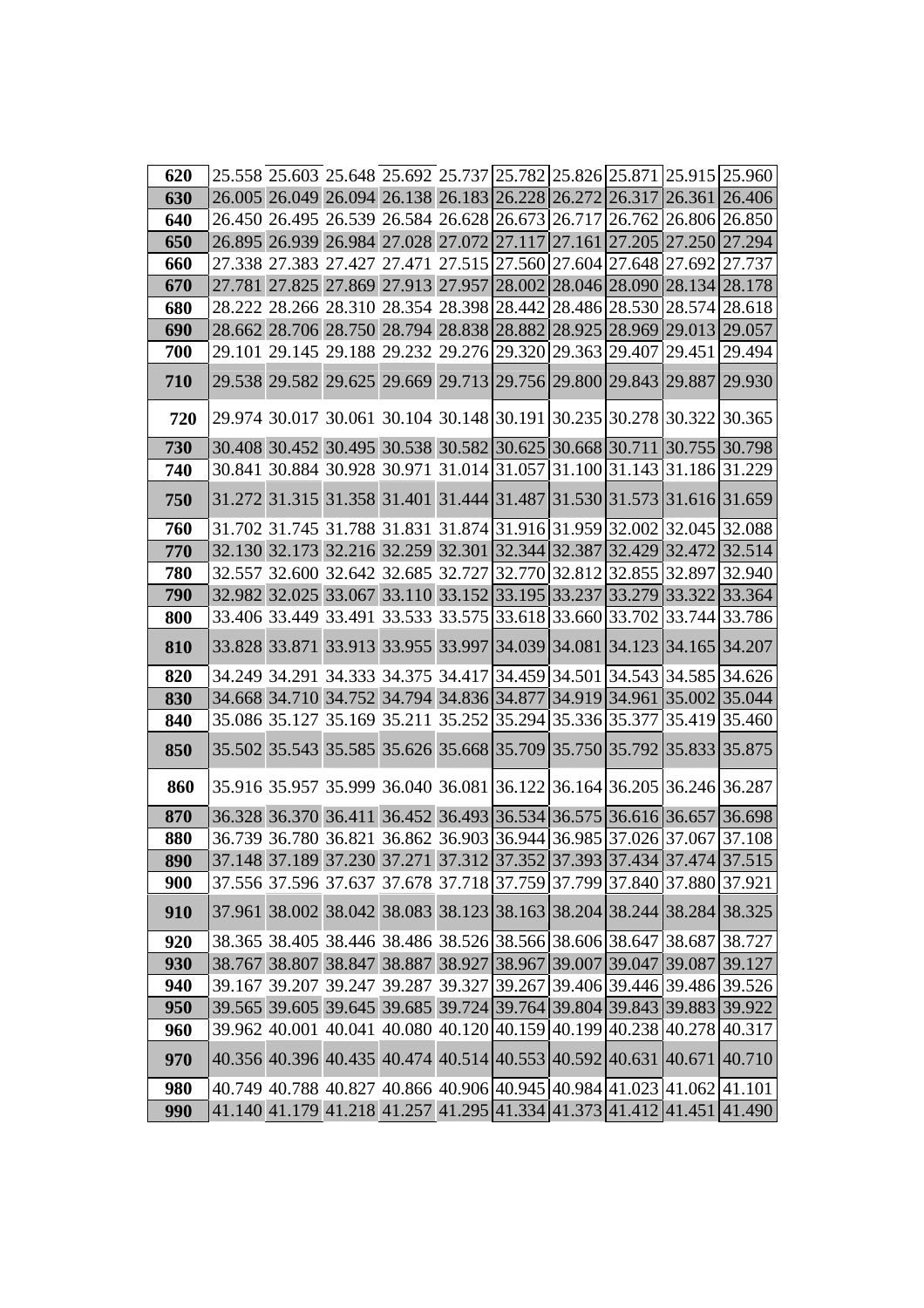| 1000        |                                                                       |  |  |  | 41.529 41.567 41.606 41.645 41.684 41.722 41.761 41.800 41.838 41.877 |
|-------------|-----------------------------------------------------------------------|--|--|--|-----------------------------------------------------------------------|
| 1010        | 41.915 41.954 41.993 42.031 42.070 42.108 42.147 42.185 42.223 42.262 |  |  |  |                                                                       |
| 1020        | 42.300 42.339 42.377 42.415 42.454 42.492 42.530 42.569 42.607 42.645 |  |  |  |                                                                       |
| 1030        | 42.683 42.721 42.760 42.798 42.836 42.874 42.912 42.950 42.988 43.026 |  |  |  |                                                                       |
| 1040        | 43.064 43.102 43.140 43.178 43.216 43.254 43.292 43.330 43.368 43.405 |  |  |  |                                                                       |
| 1050        | 43.443 43.481 43.519 43.557 43.594 43.632 43.670 43.707 43.745 43.783 |  |  |  |                                                                       |
| 1060        | 43.820 43.858 43.895 43.933 43.971 44.008 44.046 44.083 44.120 44.158 |  |  |  |                                                                       |
| 1070        | 44.195 44.233 44.270 44.307 44.345 44.382 44.419 44.457 44.494 44.531 |  |  |  |                                                                       |
| 1080        | 44.568 44.605 44.643 44.680 44.717 44.754 44.791 44.828 44.865 44.902 |  |  |  |                                                                       |
| 1090        | 44.939 44.976 45.013 45.050 45.087 45.124 45.161 45.198 45.235        |  |  |  | 45.272                                                                |
| 1100        | 45.308 45.345 45.382 45.419 45.455 45.492 45.529 45.565 45.602        |  |  |  | 45.639                                                                |
| <b>1110</b> | 45.675 45.712 45.748 45.785 45.822 45.858 45.895 45.931 45.967 46.004 |  |  |  |                                                                       |
| 1120        | 46.040 46.077 46.113 46.149 46.186 46.222 46.258 46.295 46.331        |  |  |  | 46.367                                                                |
| 1130        | 46.403 46.439 46.476 46.512 46.548 46.584 46.620 46.656 46.692 46.728 |  |  |  |                                                                       |
| 1140        | 46.764 46.800 46.836 46.872 46.908 46.944 46.980 47.016 47.051 47.087 |  |  |  |                                                                       |
|             |                                                                       |  |  |  |                                                                       |
| 1150        | 47.123 47.159 47.195 47.230 47.266 47.302 47.337 47.373 47.409 47.444 |  |  |  |                                                                       |
| 1160        | 47.480 47.515 47.551 47.586 47.622 47.657 47.693 47.728 47.764 47.799 |  |  |  |                                                                       |
| <b>1170</b> |                                                                       |  |  |  | 47.835 47.870 47.905 47.941 47.976 48.011 48.046 48.082 48.117 48.152 |
| <b>1180</b> | 48.187 48.223 48.258 48.293 48.328 48.363 48.398 48.433 48.468 48.503 |  |  |  |                                                                       |
| 1190        | 48.538 48.573 48.608 48.643 48.678 48.713 48.817 48.782 48.817 48.852 |  |  |  |                                                                       |
| 1200        | 48.887 48.921 48.956 48.991 49.026 49.060 49.095 49.129 49.164 49.199 |  |  |  |                                                                       |
| 1210        | 49.233 49.268 49.302 49.337 49.371 49.406 49.440 49.475 49.509        |  |  |  | 49.543                                                                |
| 1220        |                                                                       |  |  |  | 49.578 49.612 49.646 49.681 49.715 49.749 49.783 49.818 49.852 49.886 |
| 1230        | 49.920 49.954 49.988 50.023 50.057 50.091 50.125 50.159 50.193 50.227 |  |  |  |                                                                       |
| 1240        |                                                                       |  |  |  | 50.261 50.294 50.328 50.362 50.396 50.430 50.464 50.498 50.531 50.565 |
| 1250        | 50.599 50.632 50.666 50.700 50.734 50.767 50.801 50.834 50.868 50.901 |  |  |  |                                                                       |
| 1260        |                                                                       |  |  |  | 50.935 50.968 51.002 51.035 51.069 51.102 51.136 51.169 51.202 51.236 |
| 1270        |                                                                       |  |  |  | 51.269 51.302 51.336 51.369 51.402 51.435 51.468 51.502 51.535 51.568 |
| 1280        |                                                                       |  |  |  | 51.601 51.634 51.667 51.700 51.733 51.766 51.799 51.832 51.865 51.898 |
| 1290        |                                                                       |  |  |  | 51.931 51.963 51.996 52.029 52.062 52.095 52.127 52.160 52.193 52.226 |
| <b>1300</b> | 52.258 52.291 52.323 52.356 52.389 52.421 52.454 52.486 52.519 52.551 |  |  |  |                                                                       |
| 1310        | 52.584 52.616 52.648 52.681 52.713 52.745 52.778 52.810 52.842 52.875 |  |  |  |                                                                       |
| 1320        |                                                                       |  |  |  | 52.907 52.939 52.971 53.003 53.035 53.067 53.100 53.132 53.164 53.196 |
| 1330        |                                                                       |  |  |  | 53.228 53.260 53.292 53.324 53.355 53.387 53.419 53.451 53.483 53.515 |
| 1340        | 53.546 53.578 53.10 53.641 53.673 53.705 53.736 53.768 53.800 53.831  |  |  |  |                                                                       |
| 1350        |                                                                       |  |  |  | 53.863 53.894 53.926 53.957 53.989 54.020 54.051 54.083 54.114 54.145 |